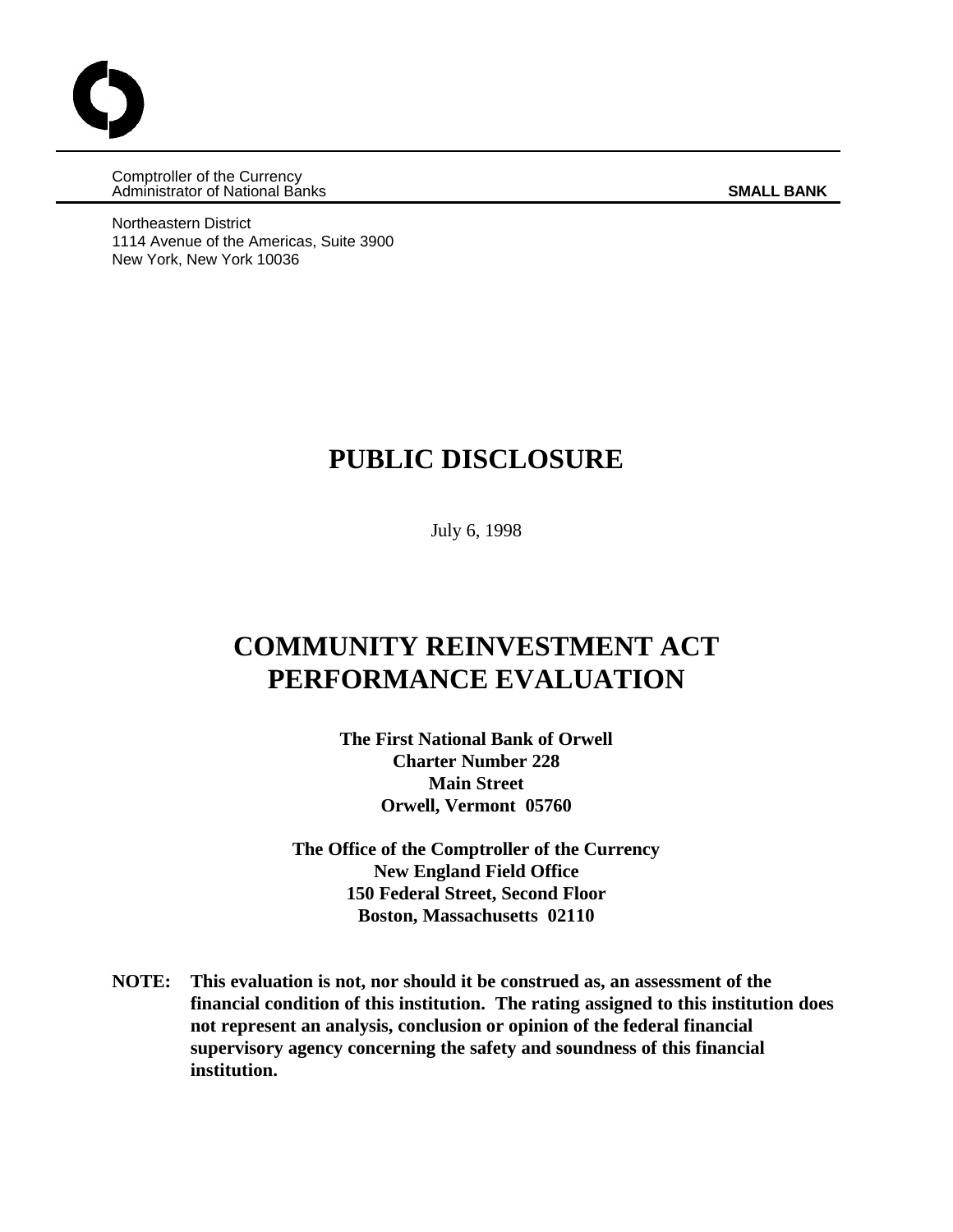### **GENERAL INFORMATION**

The Community Reinvestment Act (CRA) requires each federal financial supervisory agency to use its authority when examining financial institutions subject to its supervision, to assess the institution's record of meeting the credit needs of its entire community, including low- and moderate-income neighborhoods, consistent with safe and sound operation of the institution. Upon conclusion of such examination, the agency must prepare a written evaluation of the institution's record of meeting the credit needs of its community.

This document is an evaluation of the Community Reinvestment Act (CRA) performance of *The First National Bank of Orwell* prepared by *The Office of the Comptroller of the Currency*, the institution's supervisory agency, as of *July 6, 1998.* The agency rates the CRA performance of an institution consistent with the provisions set forth in Appendix A to 12 CFR Part 25.

## **INSTITUTION'S CRA RATING:** This institution is rated *Satisfactory*.

Primary factors supporting the bank's overall rating include:

- $\triangleright$  A strong loan to deposit ratio of 97%.
- $\blacktriangleright$  The majority of loan originations, 72%, are made within the assessment area.
- $\blacktriangleright$  The distribution of credit to borrowers of different income levels in the assessment area is reasonable with 17% of the number of home mortgage originations to lowincome families and 10% to moderate-income families.
- $\triangleright$  A high percentage, 94%, of commercial lending is to small businesses.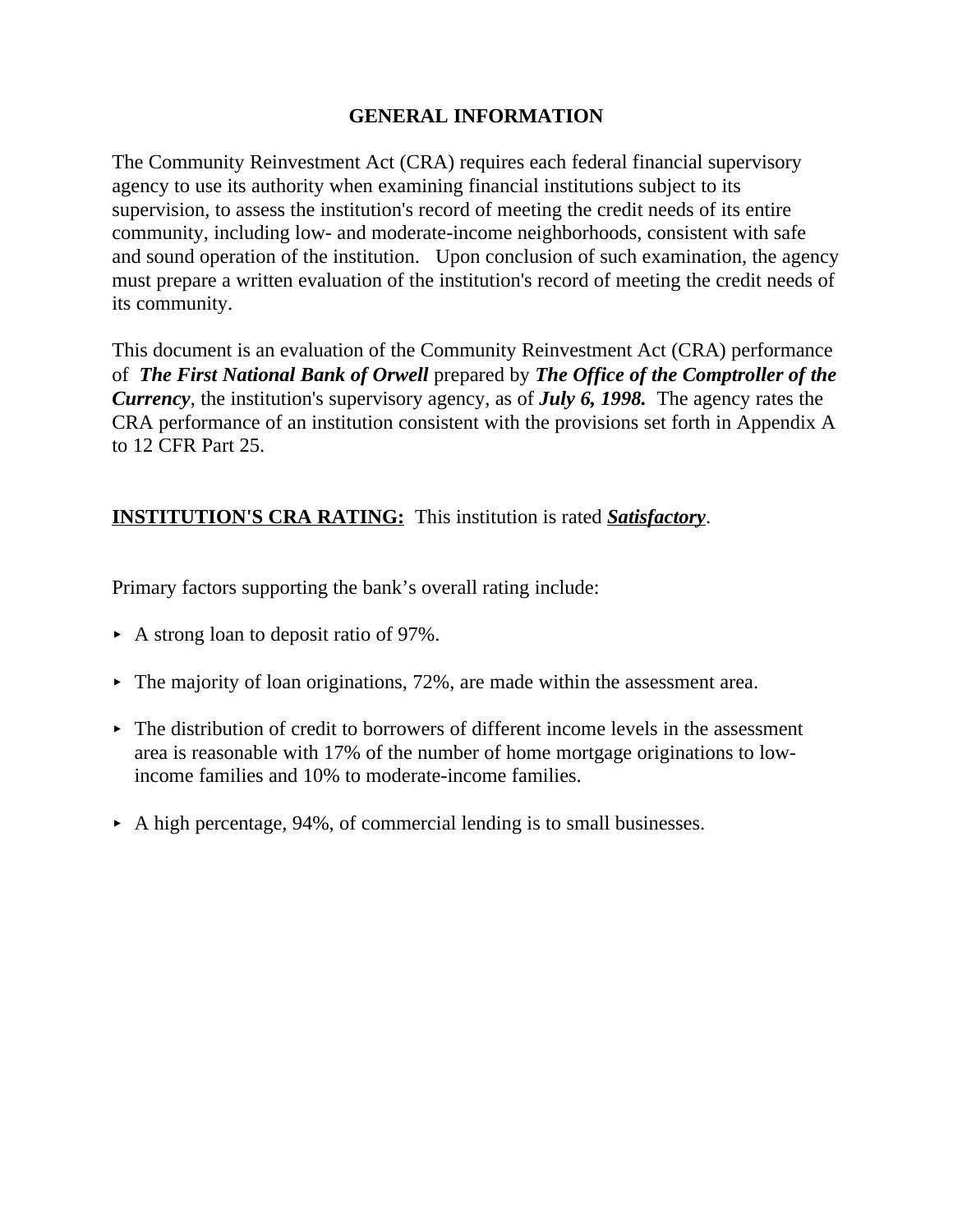*The following table indicates the performance level of The First National Bank of Orwell with respect to each of the five performance criteria.*

| <b>SMALL</b><br><b>INSTITUTION</b><br><b>ASSESSMENT</b><br><b>CRITERIA</b>                           | <b>THE FIRST NATIONAL BANK OF ORWELL</b><br>PERFORMANCE LEVELS                         |                                                                                      |                                                                                   |  |  |
|------------------------------------------------------------------------------------------------------|----------------------------------------------------------------------------------------|--------------------------------------------------------------------------------------|-----------------------------------------------------------------------------------|--|--|
|                                                                                                      | <b>Exceeds</b><br><b>Standards</b><br>for<br><b>Satisfactory</b><br><b>Performance</b> | <b>Meets</b><br><b>Standards</b><br>for<br><b>Satisfactory</b><br><b>Performance</b> | Does not<br>meet<br><b>Standards</b><br>for<br>Satisfactory<br><b>Performance</b> |  |  |
| Loan to Deposit<br>Ratio                                                                             | X                                                                                      |                                                                                      |                                                                                   |  |  |
| Lending in<br>Assessment Area                                                                        |                                                                                        | $\mathbf{X}$                                                                         |                                                                                   |  |  |
| Lending to<br>Borrowers of<br><b>Different</b><br>Incomes and to<br>businesses of<br>Different sizes |                                                                                        | $\mathbf{X}$                                                                         |                                                                                   |  |  |
| Geographic<br>Distribution of<br>Loans                                                               | Not meaningful                                                                         |                                                                                      |                                                                                   |  |  |
| Response to<br>Complaints                                                                            | No complaints were received since the prior<br>examination.                            |                                                                                      |                                                                                   |  |  |

## **DESCRIPTION OF INSTITUTION**

The First National Bank of Orwell (FNB Orwell) is a \$19 million independent community bank with its main office located in the town of Orwell, Vermont. Orwell is in the west central part of the state, 50 miles south of Burlington and 7 miles east of the New York border. There are no branch offices.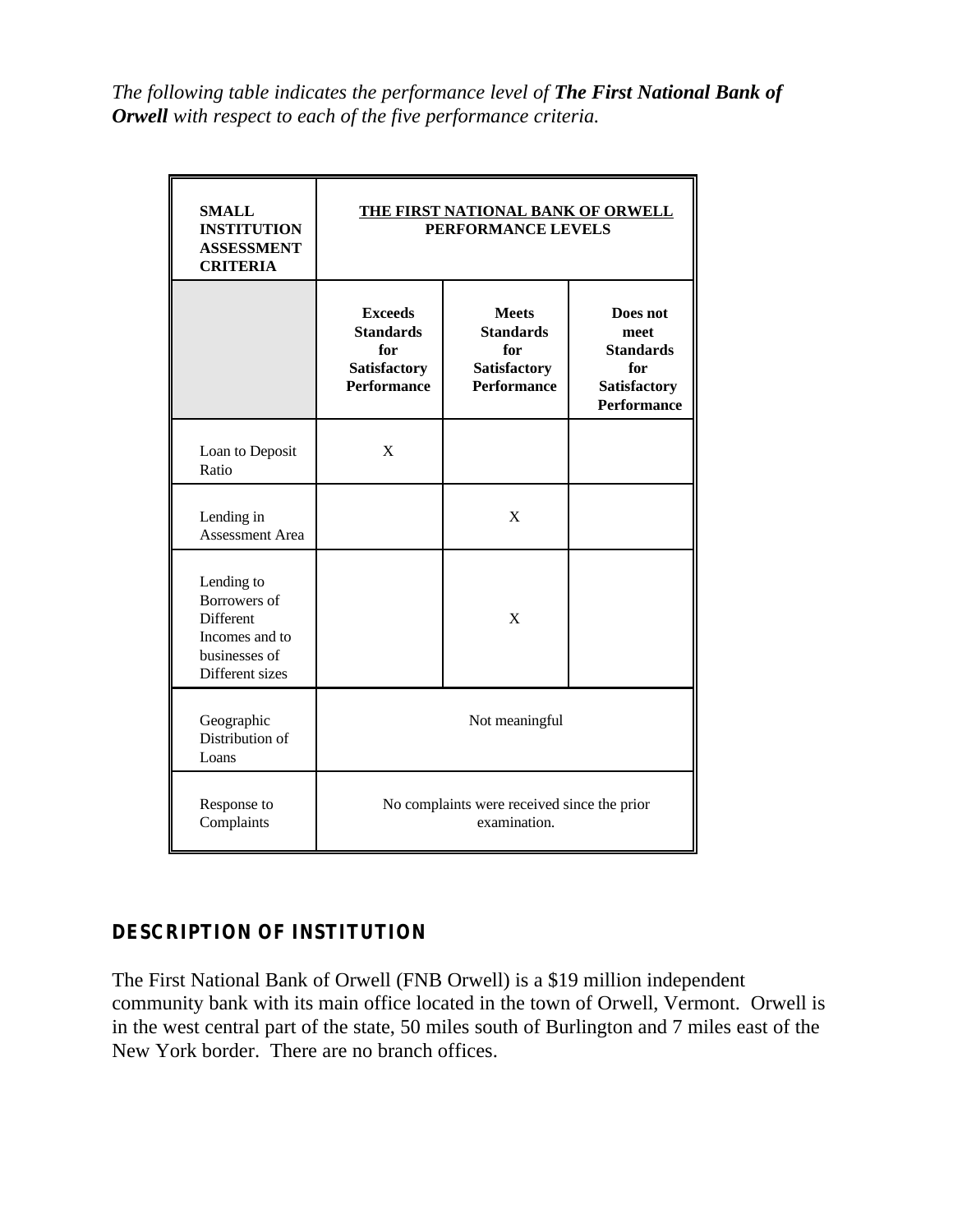The primary focus is on basic products. Residential lending comprises \$9.1 million or 54% of the loan portfolio, while consumer loans are \$3 million or 18%. Agricultural and farmland loans at \$1.8 million (11%), commercial real estate loans at \$1.6 million (10%) and commercial loans at \$1.3 million (7%) comprise the remainder of the portfolio. The bank was assigned a "satisfactory" CRA rating at the preceding examination dated May 31, 1995. There are no financial or legal impediments that would prevent the institution from helping to meet the credit needs of the assessment area.

FNB Orwell's primary competitors are the National Bank of Middlebury and the First National Bank of Brandon. On the commercial side, principal competition is from Albank, Vermont National Bank and Merchants Bank.

### **DESCRIPTION OF ASSESSMENT AREA**

The CRA requires a financial institution to identify an assessment area in which it intends to focus its lending efforts. The bank has defined one assessment area which consists of six block numbering areas (BNAs), three located within Addison county and three in Rutland county. There are five middle-income tracts and one upper-income tract in the assessment area. There are no low- or moderate-income tracts in the assessment area.

The population of this rural, agricultural assessment area is stable with 22 thousand individuals. The Housing and Urban Development (HUD) non-metropolitan statistical area (MSA) median family income is \$38,200. In the assessment area, low income families comprise 16% of the population, moderate income families 19%, middle income families 25% and upper income families 40%. The median housing value for the area is \$93 thousand and the median age of the housing stock is 38 years. Owner occupied housing is 55% of the total. Rental occupied housing is 22% of the total. Vacant housing units are high at 21%.

The primary industries for the area are agriculture (apple orchards and dairy farms) and related suppliers. Standard Register in Middlebury and General Electric of Rutland are the primary employers. As of April 1998, the state's seasonally adjusted unemployment rate, at 3.2%, is slightly below the New England states' averages of 3.4%. The state rate has improved from 4.0% one year ago.

Micro small business loans, home mortgages that are non-conforming to the secondary market and agricultural lending were described as the primary credit needs for the assessment area by both bank management and a community contact involved in a local farming group.

#### **CONCLUSIONS WITH RESPECT TO PERFORMANCE CRITERIA:**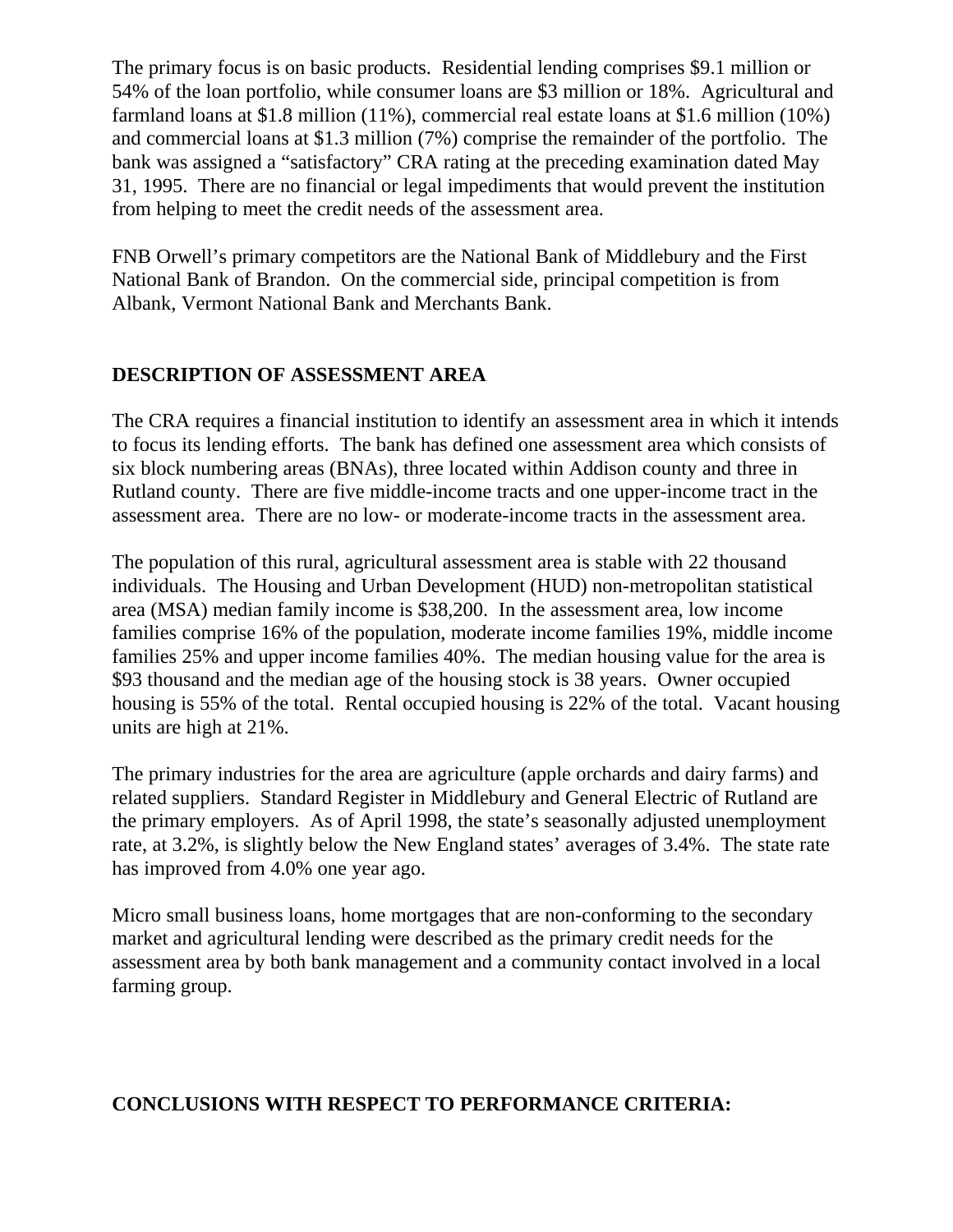#### *Scope of Review*

This review covered the time period from January 1, 1996 to May 31, 1998 for residential real estate mortgages, commercial and consumer loans.

#### **Loan to Deposit Ratio**

FNB Orwell's loan to deposit ratio is strong at 97% as of March 31, 1998. This ratio has increased from 86% at our prior examination. For the past eleven quarters, the average loan to deposit ratio equaled 86%. As of March 31, 1998, FNB Orwell ranks first out of the two banks in Addison County, and third for the twenty-four banks less than \$250 million in Vermont. Average loan to deposit ratios for twenty-four banks less than \$250 million in Vermont range from 55% to 103%.

#### **Lending in the Assessment Area**

A majority of lending is within FNB Orwell's assessment area with 72% in number and 69% of the dollar amount, for the evaluation period, as reflected in *Table 1*. Information was obtained through bank prepared reports. The major loan products are residential real estate mortgages, commercial and consumer loans. FNB Orwell is not subject to the Home Mortgage Disclosure Act (HMDA) requirements.

## TABLE 1 **PERCENTAGE OF LENDING WITHIN THE ASSESSMENT AREA**

| Loan Originations - (000's)   |               |        |                                |         |               |        |               |
|-------------------------------|---------------|--------|--------------------------------|---------|---------------|--------|---------------|
| <b>Inside Assessment Area</b> |               |        | <b>Outside Assessment Area</b> |         |               |        |               |
| $#$ Loans                     | $\frac{0}{0}$ | \$ Amt | $\frac{6}{6}$                  | # Loans | $\frac{0}{0}$ | \$ Amt | $\frac{6}{6}$ |
| 2.041                         | 72%           | 19.459 | 69%                            | 792     | 28%           | 8.850  | 31%           |

**Lending to Borrowers of Different Incomes and to Businesses of Different Sizes**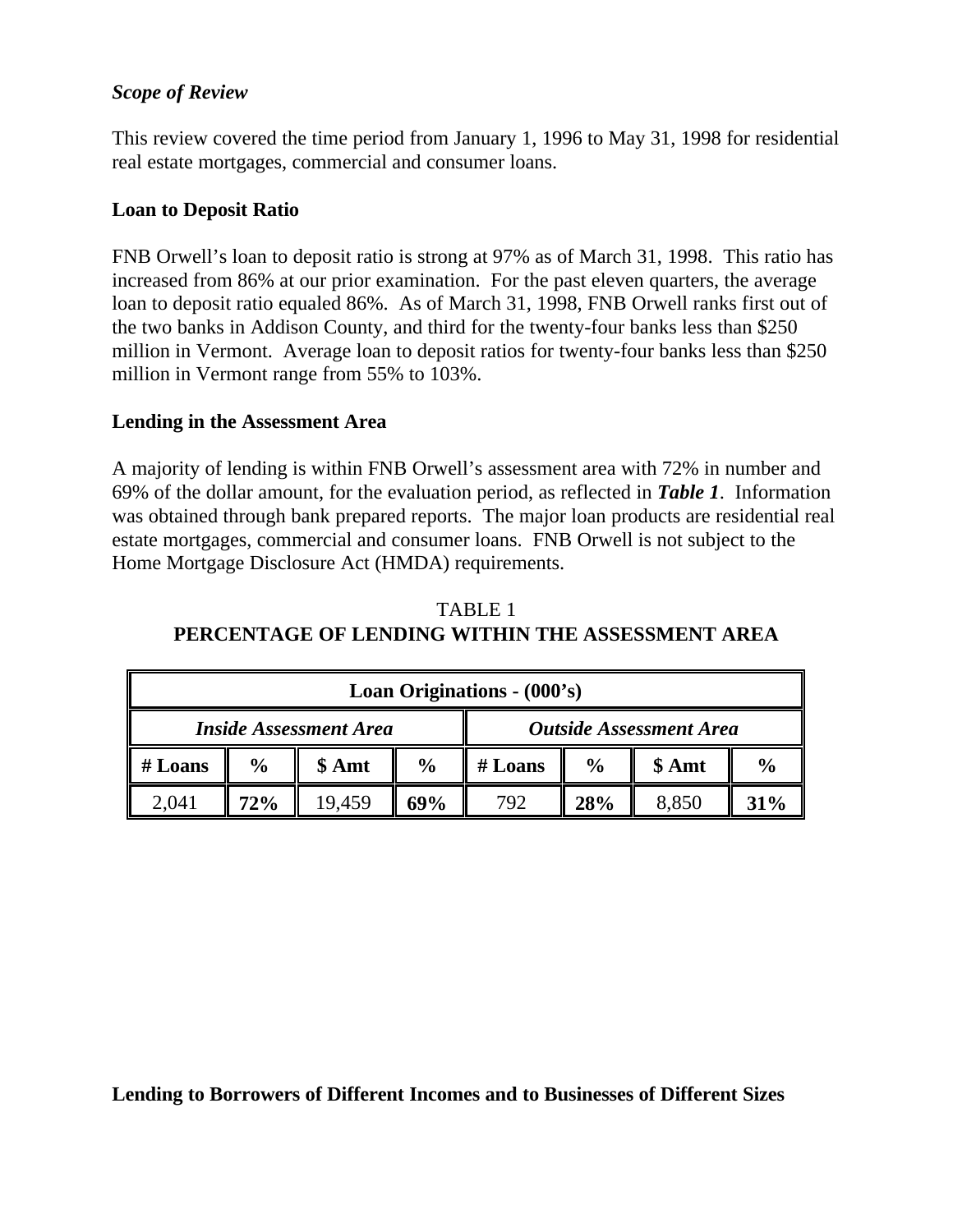## *Borrowers of Different Incomes*

The distribution of loans among borrowers of different income levels is reasonable, given the demographics of the assessment area. Residential real estate mortgages comprise the majority, 54%, of the loan portfolio. For the evaluation period, 17% of the number of originations were to low-income families and 10% to moderate-income families. This demonstrates satisfactory responsiveness. Our analysis was based on a sample of 27% of the number of originations*. Table 2* reflects the breakdown of residential real estate mortgage originations among borrowers of different income levels in the assessment area by number and dollar amount.

The non-MSA median family income is \$38,200. Low-income is defined as an income below 50% (\$19,100), moderate-income is at least 50% and less than 80% (\$19,100 and \$30,560), middle income is at least 80% and less than 120% (\$30,560 and \$45,840) and upper-income is defined as income 120% or more (\$45,840) of the median family income for the non-MSA.

| <b>Residential Real Estate Mortgage Originations - (000's)</b> |         |               |        |               |                                          |
|----------------------------------------------------------------|---------|---------------|--------|---------------|------------------------------------------|
|                                                                | # Loans | $\frac{0}{0}$ | \$ Amt | $\frac{6}{6}$ | <b>HUD Family</b><br><b>Distribution</b> |
| Low                                                            | 14      | 17%           | 379    | 14%           | 16%                                      |
| <b>Moderate</b>                                                |         | 10%           | 223    | 8%            | 19%                                      |
| <b>Middle</b>                                                  | 33      | 41%           | 1,141  | 42%           | 25%                                      |
| $\blacksquare$ Upper                                           | 26      | 32%           | 983    | 36%           | 40%                                      |
| <b>Total</b>                                                   | 81      | 100%          | 2,726  | 100%          | 100%                                     |

TABLE 2 **LENDING TO BORROWERS OF DIFFERENT INCOMES**

*Table 3* reflects the breakdown of consumer loan originations among borrowers of different income levels in the assessment area by number and dollar amount. Since consumer loans comprise 18% of loans, we reviewed FNB Orwell's lending to borrowers of different income levels for this loan type. For the evaluation period, 28% of the number of consumer originations were to low-income families and 37% to moderateincome families. This demonstrates excellent responsiveness. Our analysis was based on a sample of 4% of the number of originations*.*